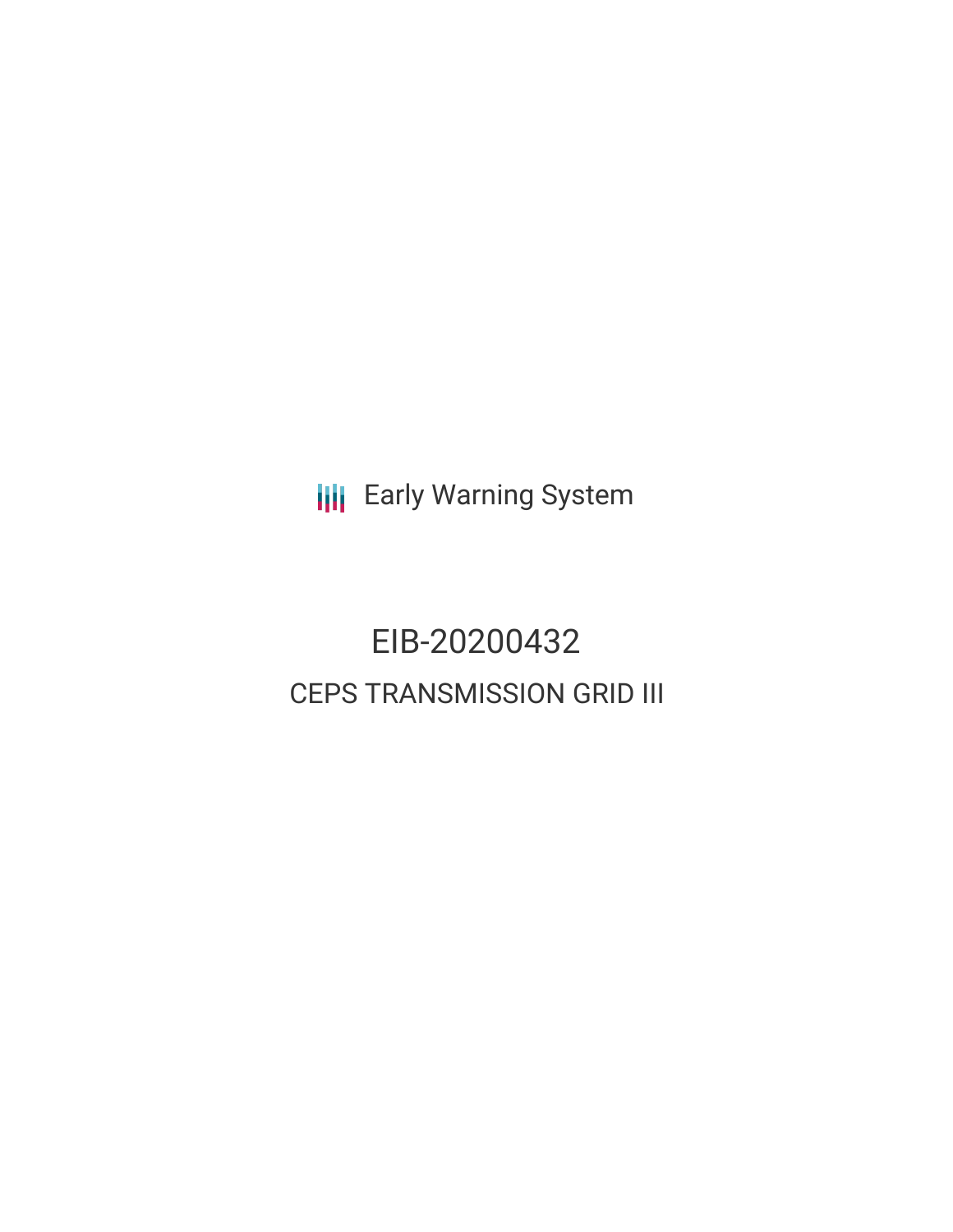# **Quick Facts**

| <b>Countries</b>              | Czech Republic                 |
|-------------------------------|--------------------------------|
| <b>Financial Institutions</b> | European Investment Bank (EIB) |
| <b>Status</b>                 | Approved                       |
| <b>Bank Risk Rating</b>       | U                              |
| <b>Voting Date</b>            | 2020-11-19                     |
| <b>Borrower</b>               | <b>CEPS AS</b>                 |
| <b>Sectors</b>                | Energy                         |
| <b>Investment Type(s)</b>     | Loan                           |
| <b>Loan Amount (USD)</b>      | \$5,933.13 million             |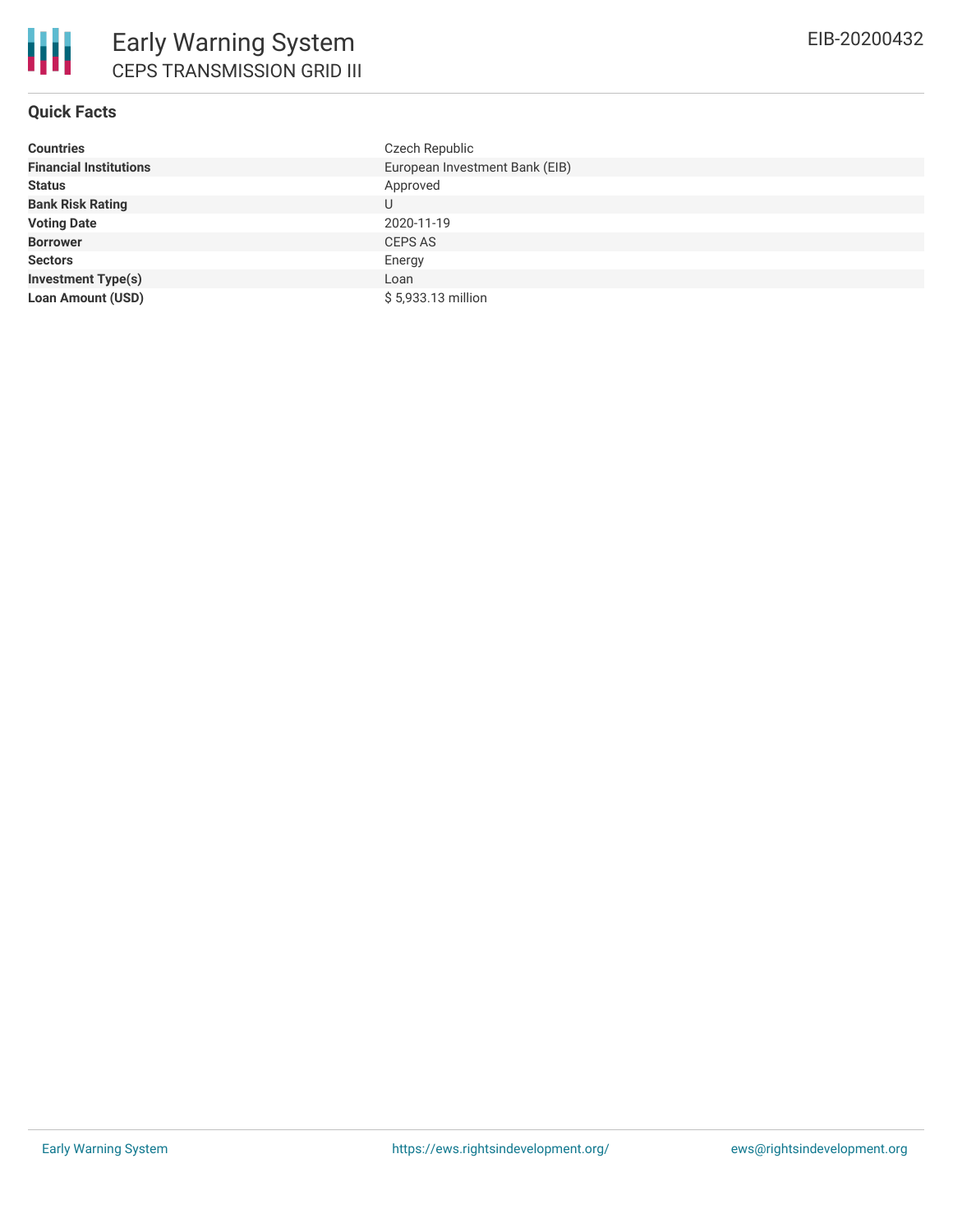

## **Project Description**

This project aimed at reinforcing the electricity transmission infrastructure of the Czech Republic's multi-component investment programme covering the period 2020-2024.

The project concerns electricity transmission schemes (overhead lines, new substations, and works in existing facilities) some of which will fall under Annex I of the Environmental Impact Assessment (EIA) Directive and will have to undergo an obligatory environmental impact assessment, while most of the remainder will fall under Annex II, which requires the competent national authority to determine the need for an EIA. The main impacts that can typically be expected for a project of this nature relate to visual impact, vegetation clearance, electromagnetic fields, noise nuisance, impact on flying vertebrates, and disturbance during construction.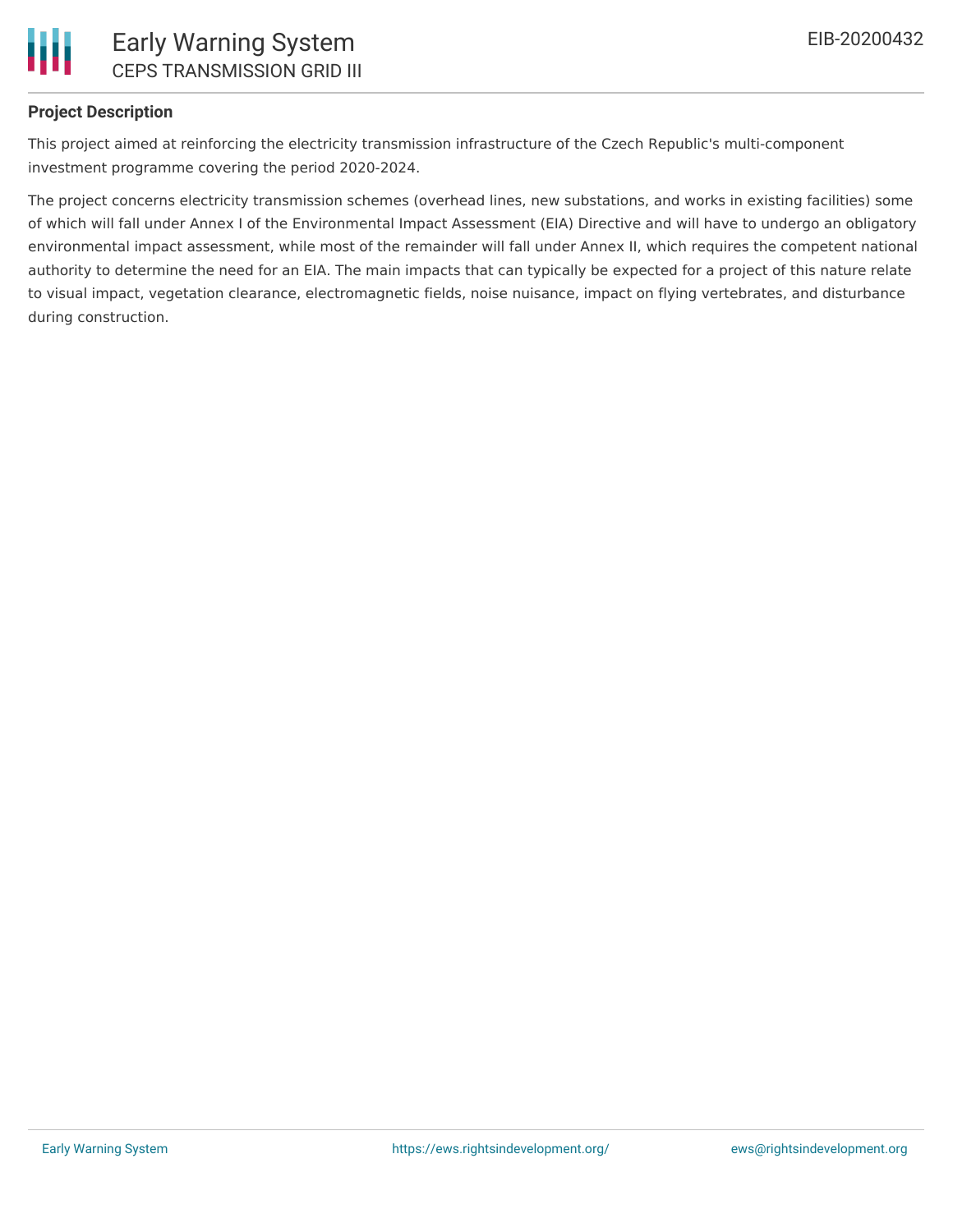

## **Investment Description**

European Investment Bank (EIB)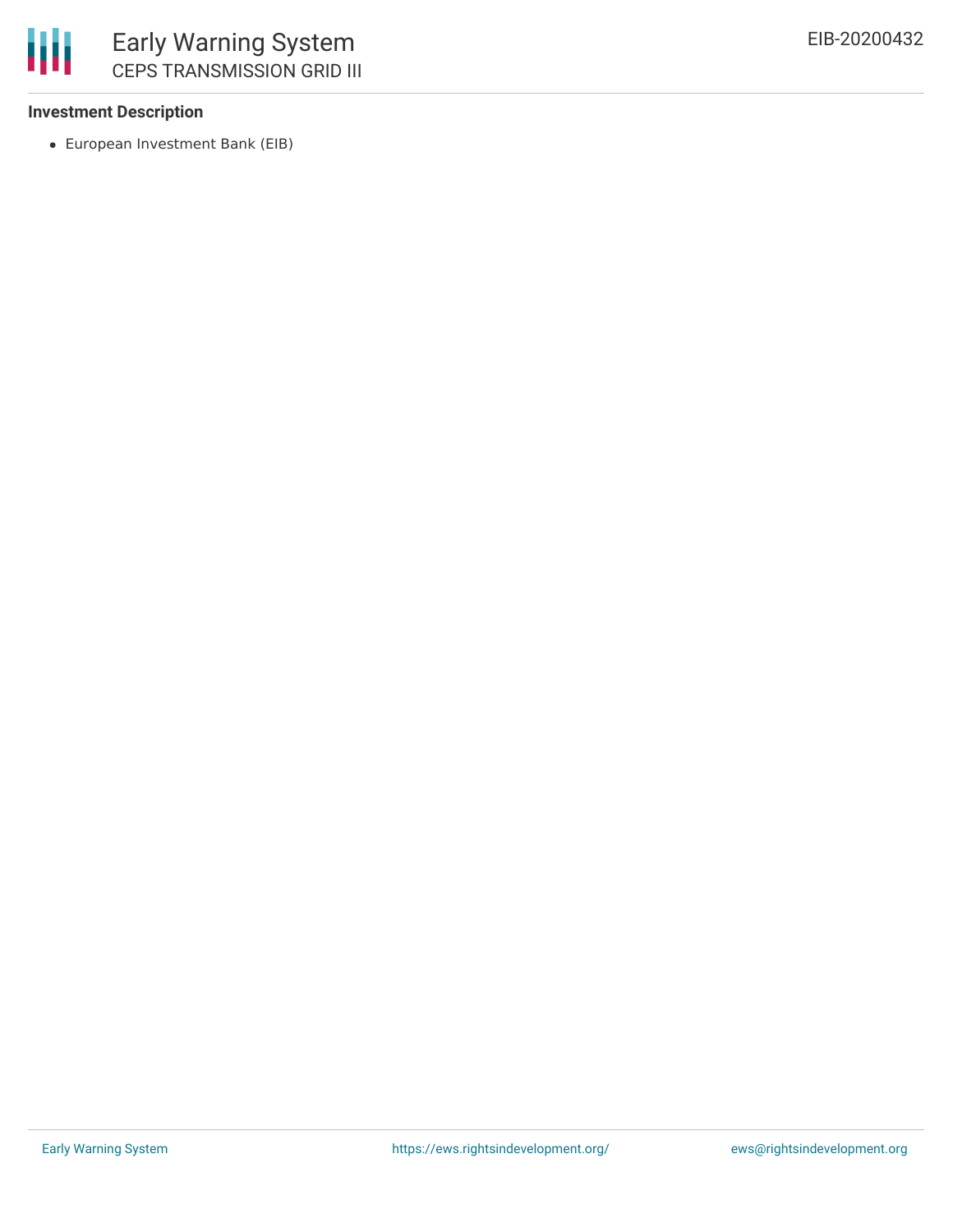# **Contact Information**

Project contacts not available at the time of disclosure.

#### ACCESS TO INFORMATION

You can submit an information request for project information at: https://www.eib.org/en/infocentre/registers/requestform/request-form-default.htm

#### ACCOUNTABILITY MECHANISM OF EIB

The EIB Complaints Mechanism is designed to facilitate and handle complaints against the EIB by individuals, organizations or corporations affected by EIB activities. When exercising the right to lodge a complaint against the EIB, any member of the public has access to a two-tier procedure, one internal - the Complaints Mechanism Office - and one external - the European Ombudsman. A complaint can be lodged via a written communication addressed to the Secretary General of the EIB, via email to the dedicated email address: complaints@eib.org, by completing the online complaint form available at the following address: http://www.eib.org/complaints/form via fax or delivered directly to the EIB Complaints Mechanism Division, any EIB local representation office or any EIB staff. For further details, check:

http://www.eib.org/attachments/strategies/complaints\_mechanism\_policy\_en.pdf

When dissatisfied with a complaint to the EIB Complaints Mechanism, citizens can then turn towards the European Ombudsman. A memorandum of Understanding has been signed between the EIB and the European Ombudsman establishes that citizens (even outside of the EU if the Ombudsman finds their complaint justified) can turn towards the Ombudsman on issues related to 'maladministration' by the EIB. Note that before going to the Ombudsman, an attempt must be made to resolve the case by contacting the EIB. In addition, the complaint must be made within two years of the date when the facts on which your complaint is based became known to you. You can write to the Ombudsman in any of the languages of the European Union. Additional details, including filing requirements and complaint forms, are available at: http://www.ombudsman.europa.eu/atyourservice/interactiveguide.faces